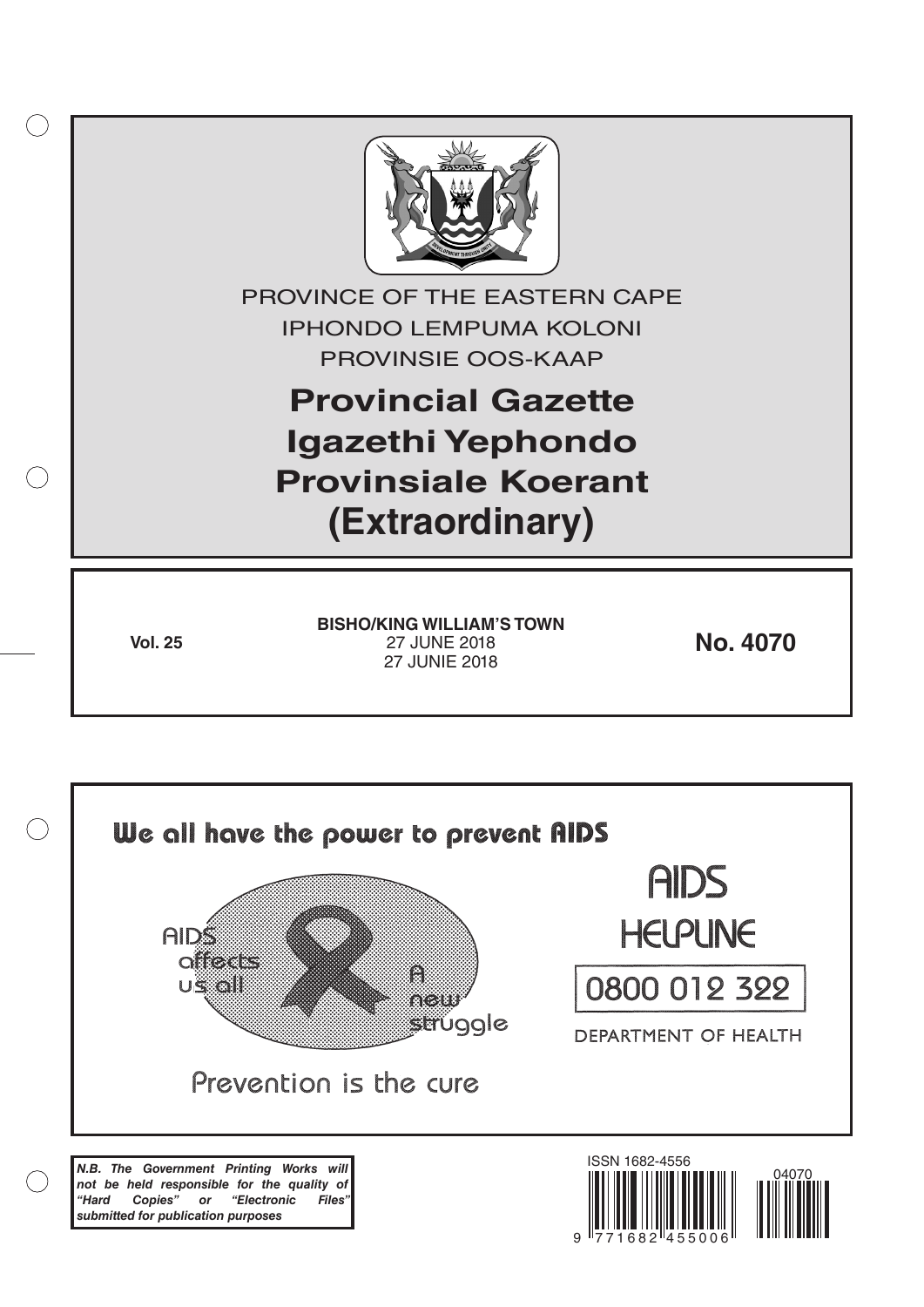# **IMPORTANT NOTICE:**

**The GovernmenT PrinTinG Works Will noT be held resPonsible for any errors ThaT miGhT occur due To The submission of incomPleTe / incorrecT / illeGible coPy.**

**no fuTure queries Will be handled in connecTion WiTh The above.**

### **CONTENTS**

|     |                                                                                                            | Gazette<br>No. | Page<br>No. |
|-----|------------------------------------------------------------------------------------------------------------|----------------|-------------|
|     | LOCAL AUTHORITY NOTICES • PLAASLIKE OWERHEIDS KENNISGEWINGS                                                |                |             |
| 124 | Local Government Municipal Property Rates Act (6/2004): Sakhisizwe Municipality: Public notice calling for | 4070           |             |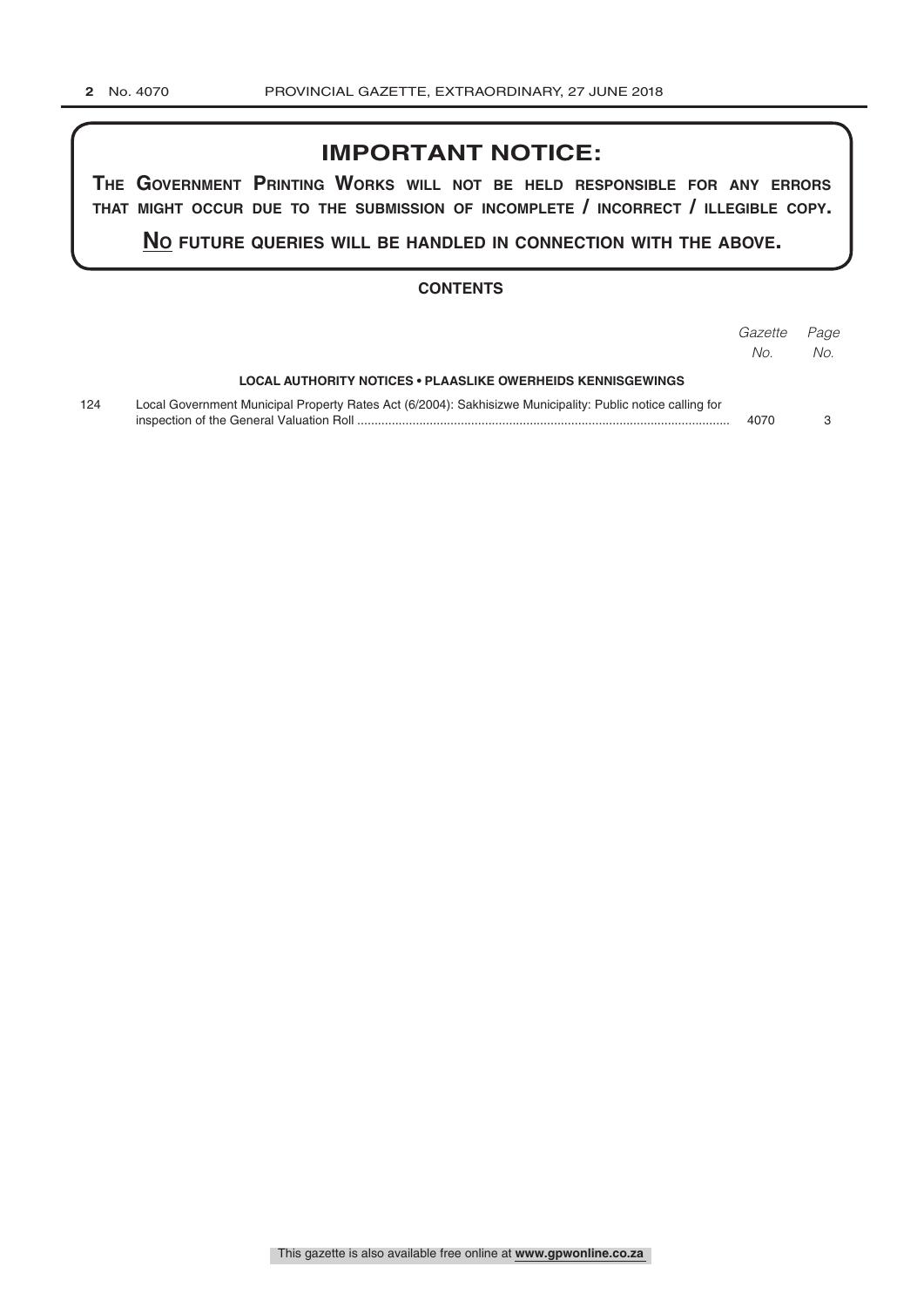## Local Authority Notices • Plaaslike Owerheids Kennisgewings

### **LOCAL AUTHORITY NOTICE 124 OF 2018**



SAKHISIZWE

MUNISIPALITEIT

## **NOTICE BY LOCAL AUTHORITY: SAKHISIZWE MUNICIPALITY PUBLIC NOTICE CALLING FOR INSPECTION OF THE GENERAL VALUATION ROLL**

Notice is hereby given in terms of Section 49 (1) (a) (i) of the Local Government Municipal Property Rates Act, 2004 (Act 6 of 2004), hereafter referred to as the "Act", that the General Valuation Roll for the financial years 01 July 2018 to 30 June 2023 is open for public inspection at the municipal office 01 June 2018 to 29 June 2018.

The Sakhisizwe Local Municipality invites any property owner or other person, in terms of section 49 (1) (a) (ii) of the Act, who desires to lodge an objection with the municipal manager in respect of any matter reflected in, or omitted from, the General Valuation Roll to do so within the prescribed period of 01 June 2018 to 29 June 2018.

Your attention is specifically drawn to section 52(2) of the Act that an objection must be in relation to a specific individual property and not against the valuation roll as such, and section 50(6) further provides that the lodging of an objection does not defer liability of payment of rates beyond the date determined for payment.

The prescribed forms for lodging of an objection are obtainable at the Municipal Offices.

Closing date for objections is 16:00 on 29 June 2018. No late objections will be considered by the Municipal Valuer or the Valuation Appeal Board.

#### **Municipality Valuations Section**

P.O. BOX 26, CALA, 5455 ERF 5556, UMTHATHA ROAD: TEL – 047-877 5200, FAX – 047 – 877 0000

#### **For enquires please contact: 047 877 5200**

**Please note that no objections will be considered by the Municipality, unless it is on the prescribed form and lodged before the closing date.**

Issued by:

**Municipal Manager**